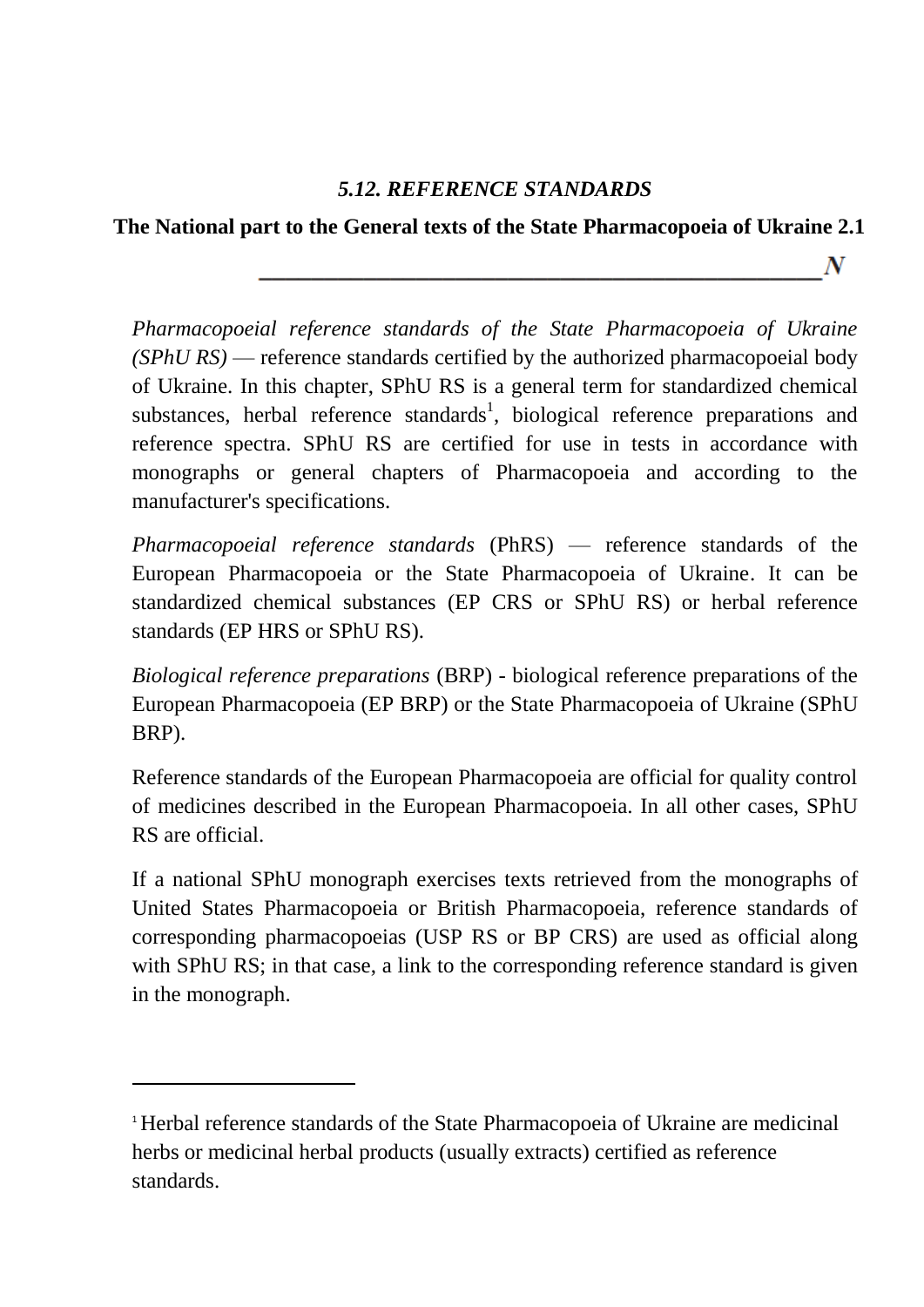**Metrological aspects of certification and use of SPhU RS**. SPhU RS are certified using the concept of uncertainty. The uncertainty of certified value of SPhU RS  $(\Delta_{RS})$  matches the ratio (the principle of insignificance — see Chapter 5.3.N.2. *Validation of analytical procedures and tests*):

$$
\Delta_{RS} \leq 0.32 \times \Delta_{As},\tag{1}
$$

Δ*Аs* — the maximum permissible uncertainty (target uncertainty) of test results of a substance or finished drug product.

The uncertainty is considered to be the one-tailed confidence interval for the probability of 95 % (see Chapter 5.3.N.1. *Statistical analysis of chemical experiment results*).

When confirming homogeneity and stability of a reference standard, these requirements are also applied.

The uncertainty of certified value of a reference standard is set to meet the requirement (1); therefore  $\Delta_{RS}$  is insignificant compared to  $\Delta_{As}$ , and  $\Delta_{RS}$  can be neglected when assessing the value  $\Delta_{\text{As}}$ . Other science-based approaches can be used when assessing the value  $\Delta_{As}$ .

Since  $\Delta_{RS}$  is insignificant in relation to  $\Delta_{As}$  for all SPhU RS, the use of SPhU RS lead, with high reliability, to an equivalent conclusion on the quality of the analyzed medicinal product when SPhU RS are used in place of reference standards of other pharmacopoeias. Given this, SPhU RS can be used instead of reference standards of other pharmacopoeias. However, in case of doubt about the test results or dispute between the parties, the official reference standard should be used.

**Accompanying documentation**. SPhU RS are accompanied by a certificate. Information provided in the certificate enables a user to make a well-founded decision about the correct use of the SPhU RS for quality control of a medicinal product if the procedure used for the test is not pharmacopeial.

In addition to general information, the certificate includes:

- Intended use of SPhU RS: tests (e.g., identification, purity tests, assay, dissolution for solid dosage forms, uniformity of dosage units, etc.) and methods of analysis for which the reference standards are applicable;

- Shelf life of SPhU RS.

For SPhU RS intended for quantitative tests, the certificate includes: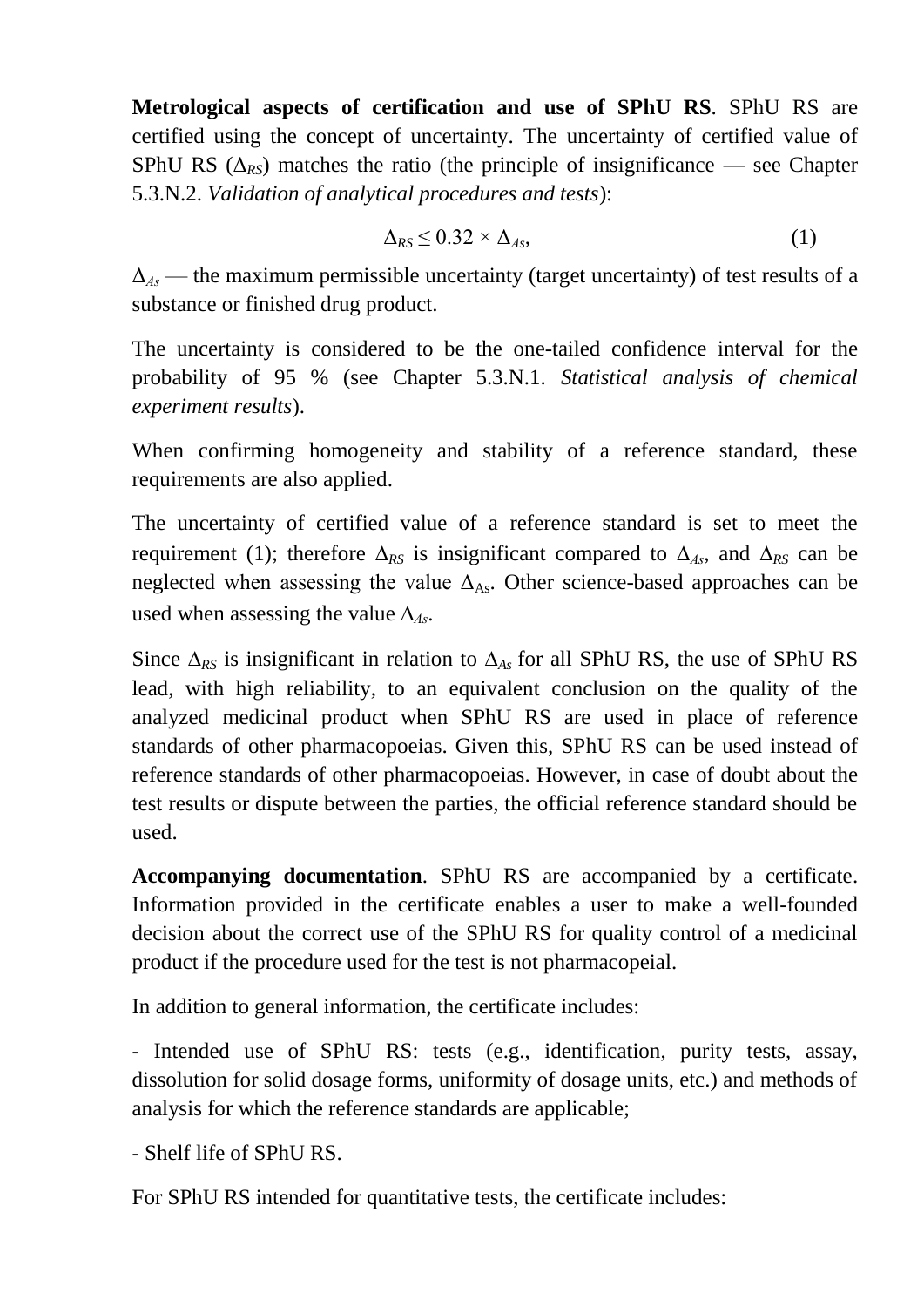- Assigned content (certified value, assigned value) of the measurand;

- Maximum permissible uncertainty of certified value  $(\Delta_{RS})$  and its estimation procedure;

- Procedures for assignment of the certified value and details of certification necessary for a user;

- Minimum sample weight for which homogeneity has been confirmed (if necessary);

- The narrowest content limits for the assay for which the use of SPhU RS is correct.

If SPhU RS is intended to determine the content of impurities and the certified value is not specified, then content for SPhU RS is:

- No less than 98 % for SPhU RS intended for the quantitative purity tests;

- No less than 95 % for SPhU RS intended for the limit purity tests.

In such cases, the content of SPhU RS is considered to be equal to 100%.

If the content of SPhU RS is less than the limit value, a certified value is specified in the certificate of SPhU RS. This content is used for correcting the sample weight of SPhU RS or performing calculations of impurity content.

Information about SPhU RS in stock can be found on the site of the authorized pharmacopoeial body of Ukraine.

**Working reference standards**. A working reference standard (WRS) is the secondary reference standard calibrated by comparison with a primary reference standard (PhRS or non-pharmacopoeial official reference standards specified in the manufacturer's specification).

WRS are used for routine tests to reduce the amount of use of PhRS. In case of any doubt about the analysis result, the tests are repeated using official reference standards.

WRS are calibrated under analytical procedure conditions for which a reference standard is intended to use. WRS certification procedure should be statistically justified and documented. The assigned value of the certified characteristic of WRS should be traceable to the same characteristic of the official reference standard.